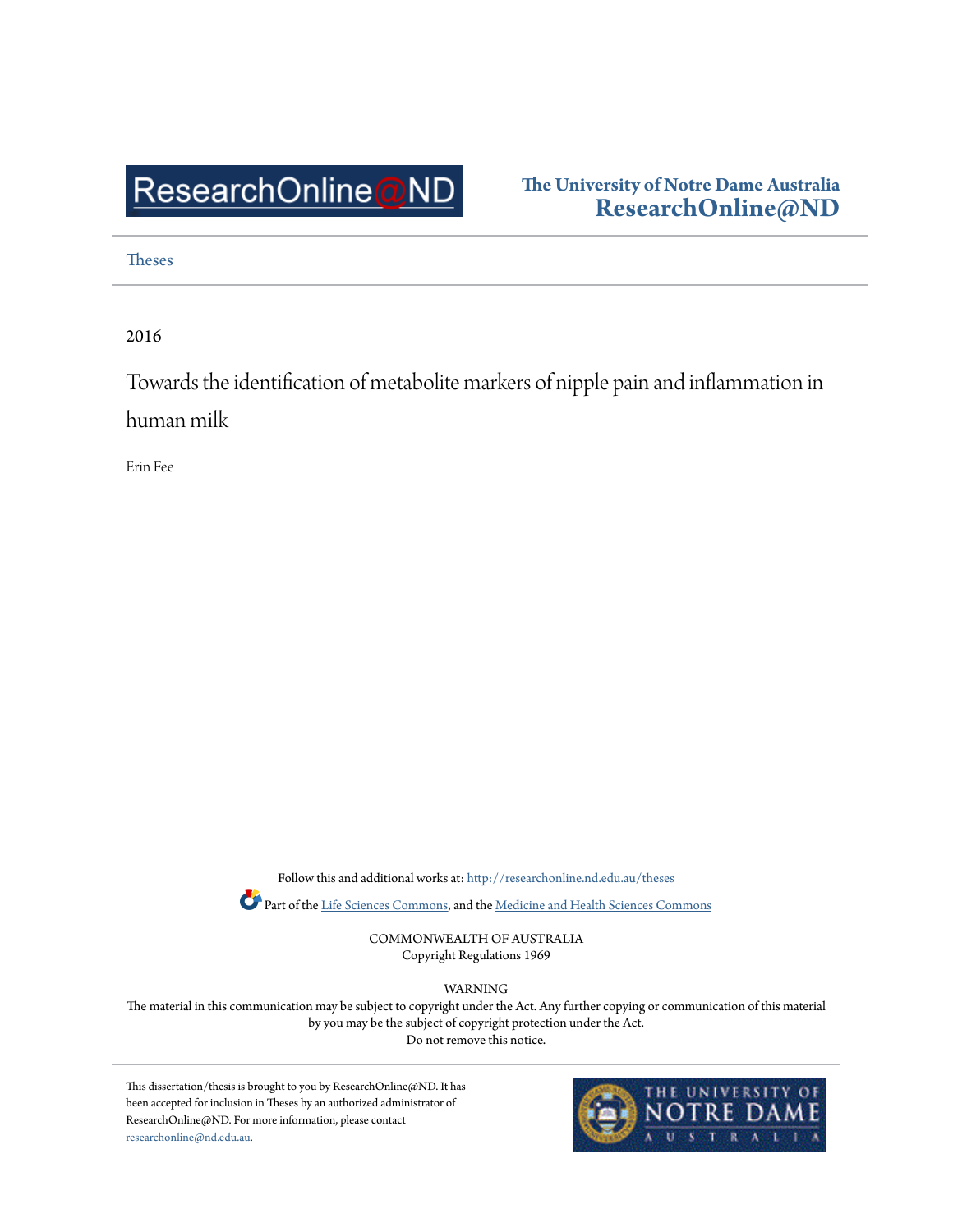## **5 Conclusion**

Nipple pain is a common problem for breastfeeding mothers in Australia and often persists for several weeks post partum. As a result it is largely responsible for cessation of breastfeeding in early lactation (weeks 1-4), which can adversely affect the developing infant. It is important to establish the effect of nipple pain and trauma on breast health via breast milk composition, which would then enable rapid diagnosis of pathology, timely intervention and appropriate monitoring of treatment.

In this study microbial analysis of the milk of mothers with nipple pain found limited numbers of potentially pathogenic bacteria, therefore participants were unlikely to have subclinical mastitis, which is reflected also in the pain scores and  $\text{Na}^+\text{/K}^+$  ratios. However, GC-MS analysis identified differences in metabolite composition between the human control and nipple pain groups. A series of amino acids, previously found to be associated with inflammatory conditions, was elevated in nipple pain milk samples, suggesting that indeed metabolomics may potentially identify mothers with nipple pain that might be predisposed to infection. Consequently, if severity of trauma is related to an underlying infection, then profiling the metabolites may lead to identification of differences in the metabolite composition between mothers'.

Future analysis of human milk should employ LC-MS for analysis of the non-polar fraction of the milk to further the understanding of the milk metabolome. Following the optimisation of an untargeted metabolomics approach, a targeted analysis for the identification of bacterial and fungal metabolites will also increase the potential for diagnosis and provide insight into the breast microbiome.